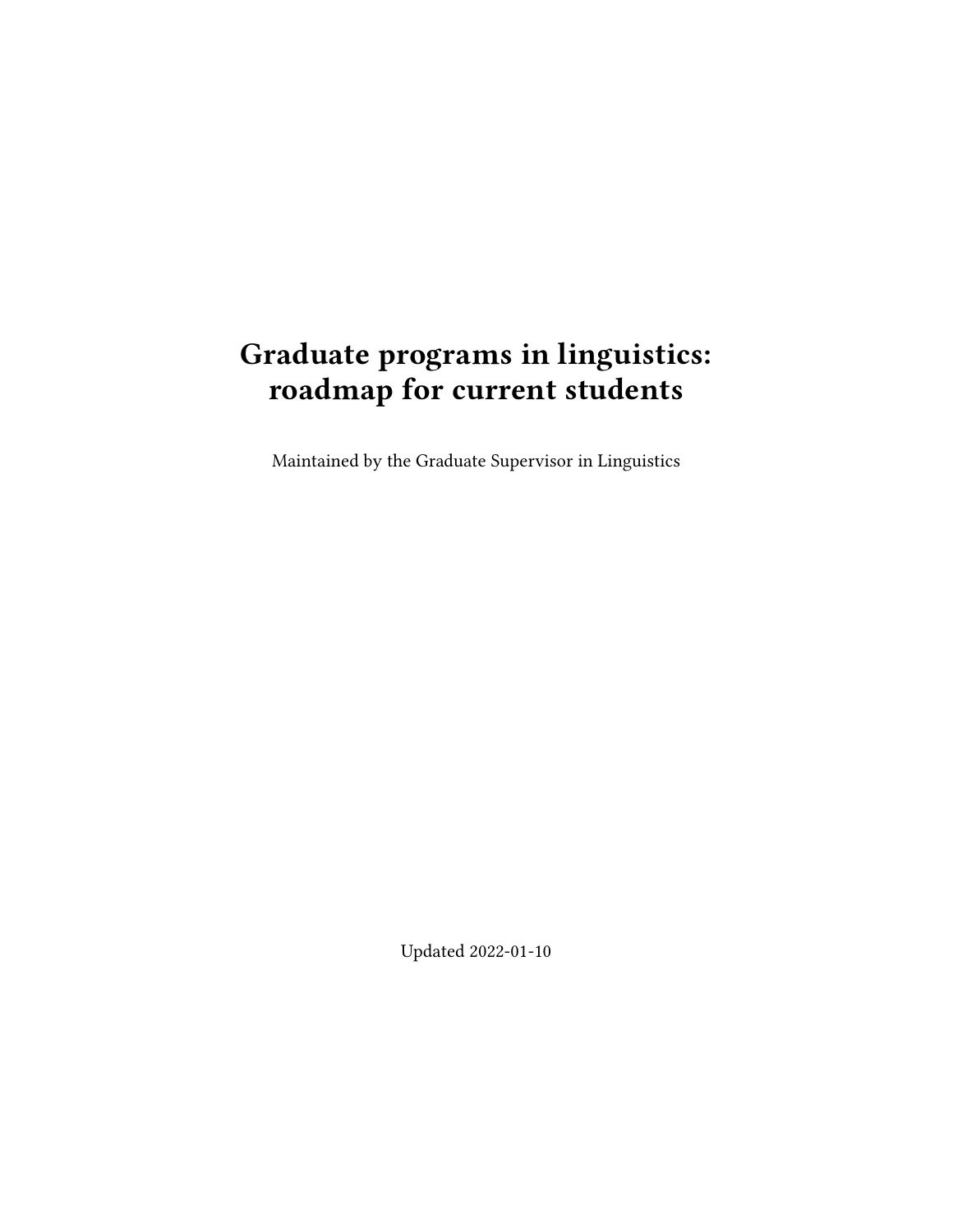# **1. General information**

## **1.1. Terminology**

In this document, the term *Graduate Supervisor* refers to the person who oversees LING graduate programs in SLaLS. The term *advisor* or *primary advisor* refers to the faculty member guiding a particular student's academic work, such as their QP, MA, or PhD thesis. The use of these terms outside of this document may be different.

## **1.2.Where to find information**

This guide is specifically written for students in the linguistics (LING) graduate programs. General information about course offerings and regulations for graduate students is found in the Graduate Calendar. It is the first go-to place for question about how something works.

<https://calendar.carleton.ca/grad/>

General graduate forms and policies:

```
https://gradstudents.carleton.ca/resources-page/forms-policies/
```
Information on awards and funding:

### <https://gradstudents.carleton.ca/awards-and-funding/>

Linguistics-specific questions can be addressed to the Graduate Supervisor, and to the Program Administrator. Their contact information is found on the School website:

<https://carleton.ca/slals/>

International students should be familiar with the International Students Support office:

<https://carleton.ca/isso/>

## **1.3.Program duration and extensions**

The duration of the MA program is two years (six terms, including summers). Many students are able to finish in five terms, without the final summer, defending in May of Year 2. Extensions beyond six terms are possible in extenuating circumstances, but there is a hard limit of 3 terms for MA program extensions.

The duration of the PhD program is now set at six years. This means that taking six years does not count as an 'extension', but most funding and TAship packages are shorter than that, typically four years for scholarships or five years for TAships. Therefore it may be in the student's best interest to finish earlier than the maximum possible time. Extensions are also possible in special circumstances.

If a need for an extension arises, students should contact their primary advisor and the Graduate Supervisor as soon as possible.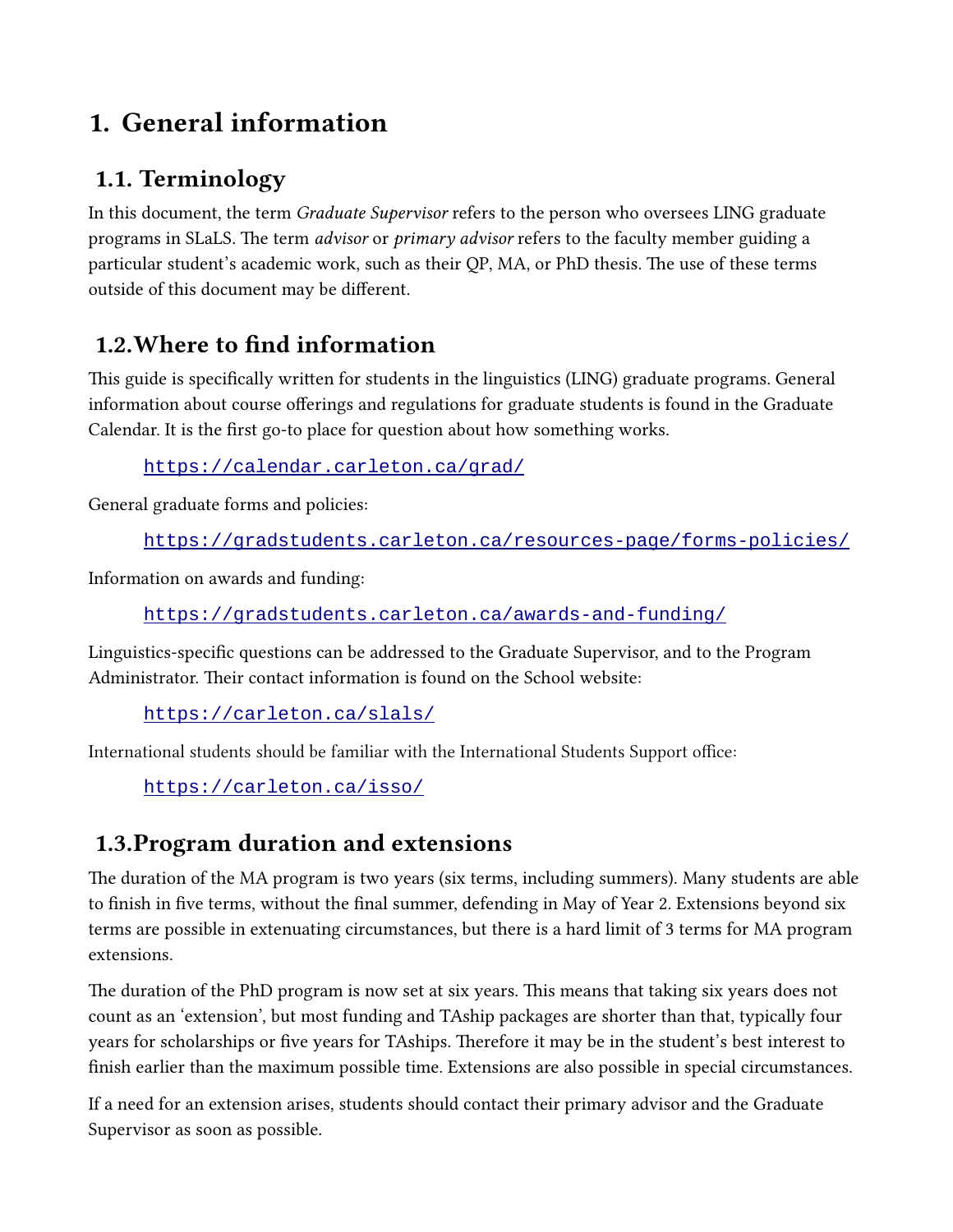## **1.4.TAShips**

As part of their admissions offer, some students receive TAships, called "Priority TAships" (PTA). These TAships run in Fall and Winter semesters. The Associate Director of SLaLS assigns TAs to courses based on preferences and needs. Our students TA courses both within and outside of linguistics.

Students without a PTA may also apply for "out-of-priority TAships" (OPTA). These are given based on need and funding available to students who do not otherwise have a TAship, or have exhausted their priority TAships. In very rare cases students with a PTA can receive an OPTA in the Summer term. Applications for OPTA are made on Carleton Central.

## **1.5.Grading in graduate classes**

In our graduate programs, a passing grade is a B-. Any lower grade will result in the course not couting toward the degree, similar to receiving an F in an undergraduate course. From the graduate calendar:

A grade of B- or better must normally be obtained in each course credited towards the master's degree. A candidate may, with the support of the departmental Graduate Supervisor/associate chair (graduate affairs) and the approval of the Dean of the Faculty of Graduate and Postdoctoral Affairs, be allowed a grade of C+ in 1.0 credit. Some programs do not permit the C+ option and apply a B- minimum rule.

Additionally, students in both the PhD and MA programs must maintain a 10.0 GPA.

### **1.6.Primary academic advisor**

Even though we do not at this time require students to establish a formal relationship with a primary academic advisor prior to admission, we encourage students who have not done so to start working with a primary advisor as soon as possible. That faculty member not only guides the thesis research, but also serves as an academic guide more generally, and a first point of contact for questions and concerns about the program.

Students should be familiar with all the faculty members in the program, with respect to their research interests and expertise. If unsure who to work with, students should approach several faculty members and the Graduate Supervisor and ask for advice.

### **1.7. Committees**

There are two kinds of entities called "committees". An *advisory committee* is an optional and informal group of faculty members who assist the primary advisor in guiding the student's research throughout its progress. Advisory committees can be formed by the student in consultation with their primary advisor. It is the student's and/or the primary advisor's responsibility to contact potential members and ask them to participate on such committees. The Graduate Supervisor can provide input when needed. The Graduate Supervisor should be informed of the committee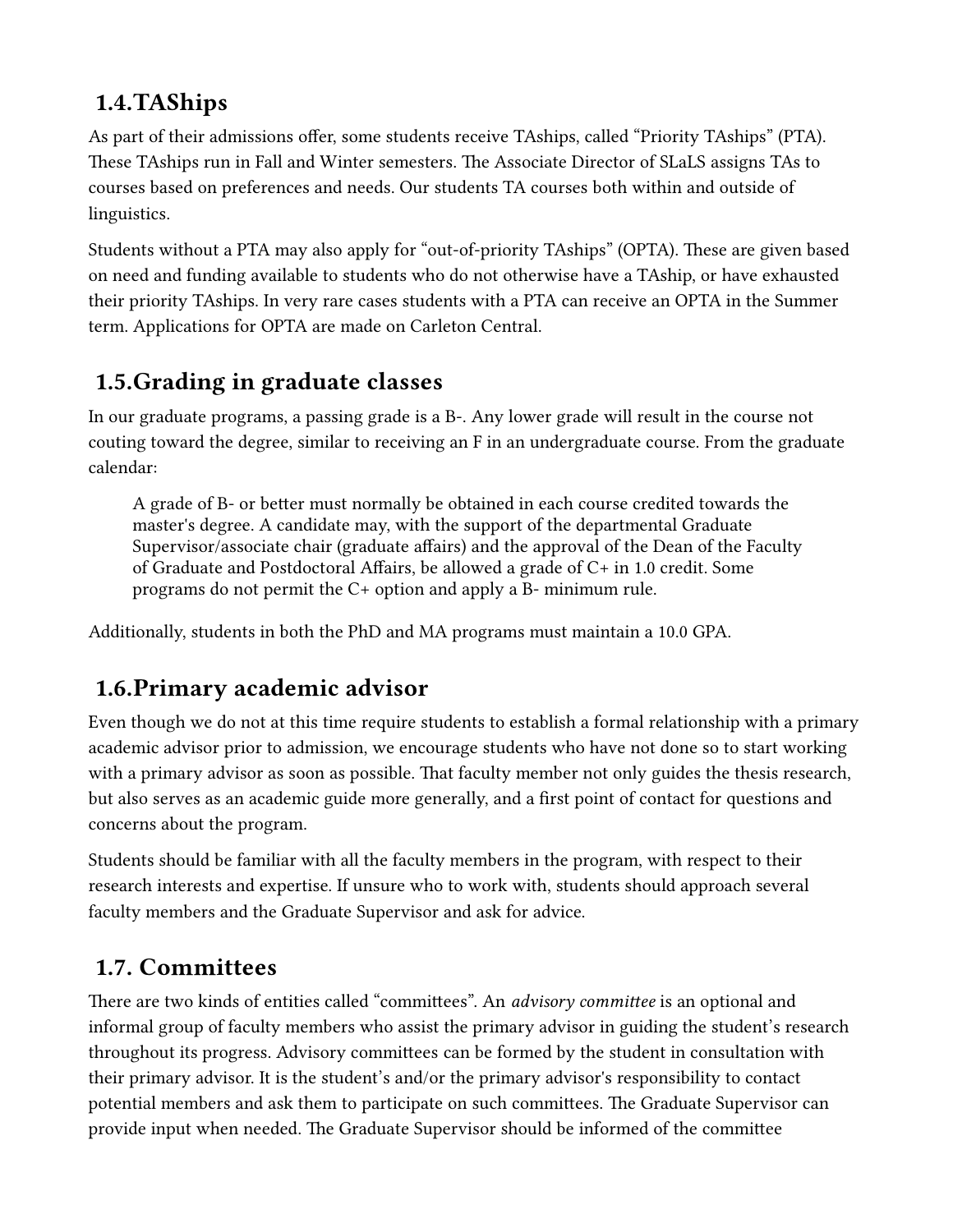membership when it is finalized, but does not formally approve it. Advisory committees, especially for PhD students, can easily change membership over time and from one stage of the student's progress to the next, though it would make sense to continue with the same group if things are working well.

The second, more formal kind of committee, is an *examination committee*. This is a group of internal and external faculty members who participate in thesis defences. There are regulations about the composition of these committees, especially for the PhD. See details under specific programs. Examinations committees do not need to be established until relatively close to the defence.

## **2. MA in Linguistics**

The MA in Linguistics is available in two versions, the **thesis** and the **research essay** pathway. Most students are admitted into the thesis stream. Switching into the essay stream is possible, on consultation with the main advisor and the Graduate Supervisor. The main difference between the thesis and essay is in the scope and depth of research. Due to the course requirements, switching from the thesis to the essay pathway is most practically achievable if done prior to the fall of year 2.

### **2.1.Roadmap**

| Consult with Graduate Supervisor on course<br>selection, if needed       | Summer before Year 1                                                                        |
|--------------------------------------------------------------------------|---------------------------------------------------------------------------------------------|
| Meet with Graduate Supervisor and thesis<br>advisor, if already selected | September – October of Year 1                                                               |
| Apply for external funding                                               | Early fall of Year 1                                                                        |
| Complete required coursework (2.5 credits)                               | Year 1, including Summer, with one course possibly<br>delayed until Year 2                  |
| Select thesis advisor                                                    | Winter of Year 1 at the latest; students are<br>encouraged to select thesis advisor earlier |
| Form thesis advisory committee                                           | Summer between Year 1 and Year 2                                                            |
| Write thesis proposal                                                    | Winter-Summer of Year 1, due Aug. 31st                                                      |
| Defend thesis proposal                                                   | By Sept. 30th of Year 2                                                                     |
| Research and write thesis                                                | Year 2                                                                                      |
| Defend thesis                                                            | Summer of Year 2                                                                            |

Thesis stream: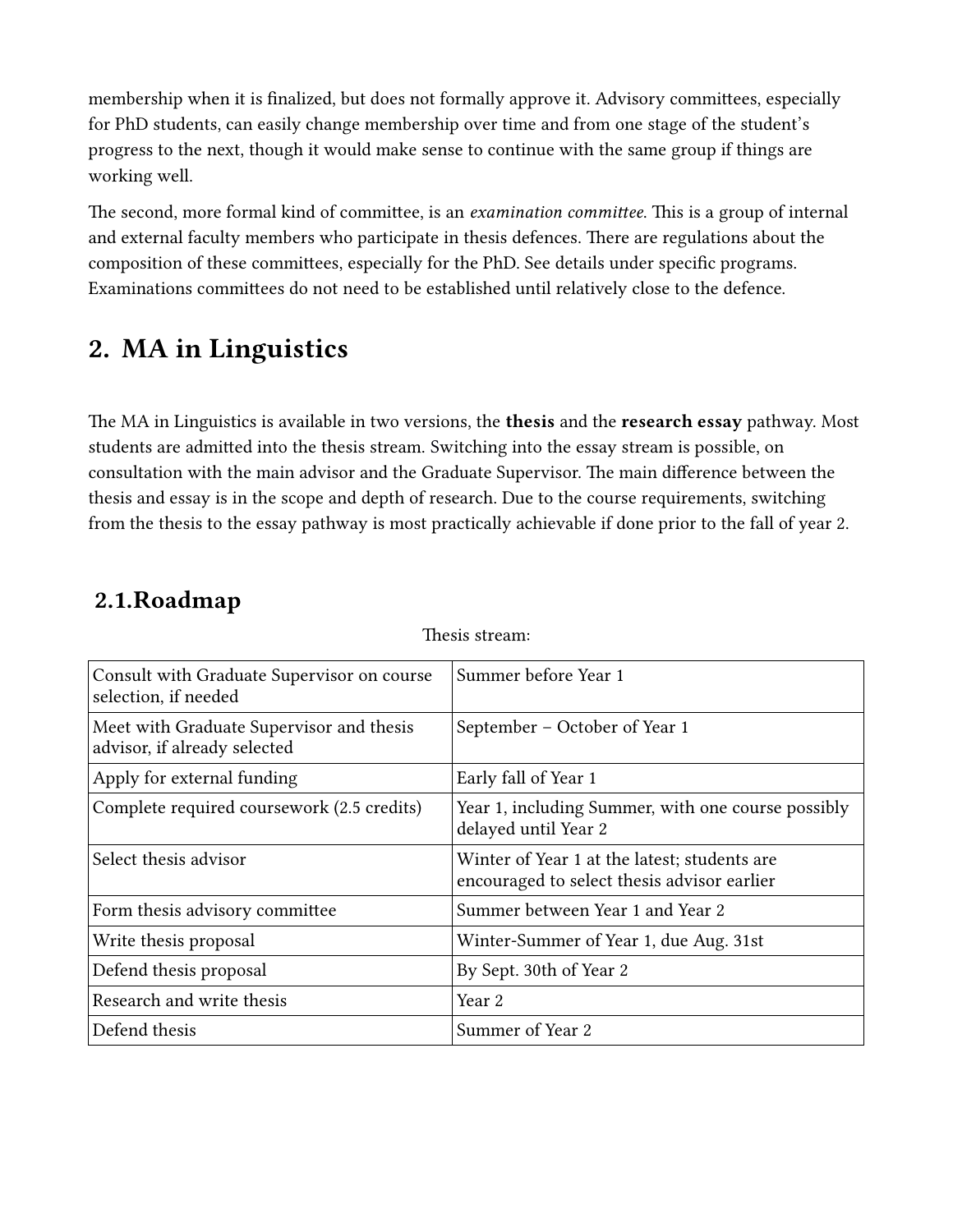#### Essay stream:

| Consult with Graduate Supervisor on course<br>selection, if needed      | Summer before Year 1                                                                    |
|-------------------------------------------------------------------------|-----------------------------------------------------------------------------------------|
| Meet with Graduate Supervisor and essay<br>advisor, if already selected | September – October of Year 1                                                           |
| Apply for external funding                                              | Early fall of Year 1                                                                    |
| Complete required coursework (4.0 credits)                              | Years 1 and 2                                                                           |
| Select essay advisor                                                    | End of Year 1 at the latest; students are encouraged<br>to select essay advisor earlier |
| Complete essay                                                          | Year 2                                                                                  |

### **2.2.Explanations: thesis stream**

These explanations apply to the thesis stream. For the essay stream, see below.

#### **Initial meeting**

Students who are admitted to the program do not need to formally have a thesis advisor finalized. In many cases, students have a clear study plan and an advisor lined up. Early in the program, in September or October of Year 1, students will meet with the Graduate Supervisor to discuss their study plans and possible thesis advisor selection.

#### **Coursework**

Students will be enrolled in courses mainly in Year 1 Fall & Winter, although they may continue to take courses in Year 2 if a desired course is not offered in Year 1, or they wish to take only 2.0 credits of courses in Year 1. It is not advised to postpone more than 1 course until the second year.

#### **External funding**

Students are generally expected to apply for external funding, even if they already have a funding package. External funding deadlines (OGS, SSHRC) are in the fall. Watch for communication from FGPA and/or the Graduate Supervisor about deadlines.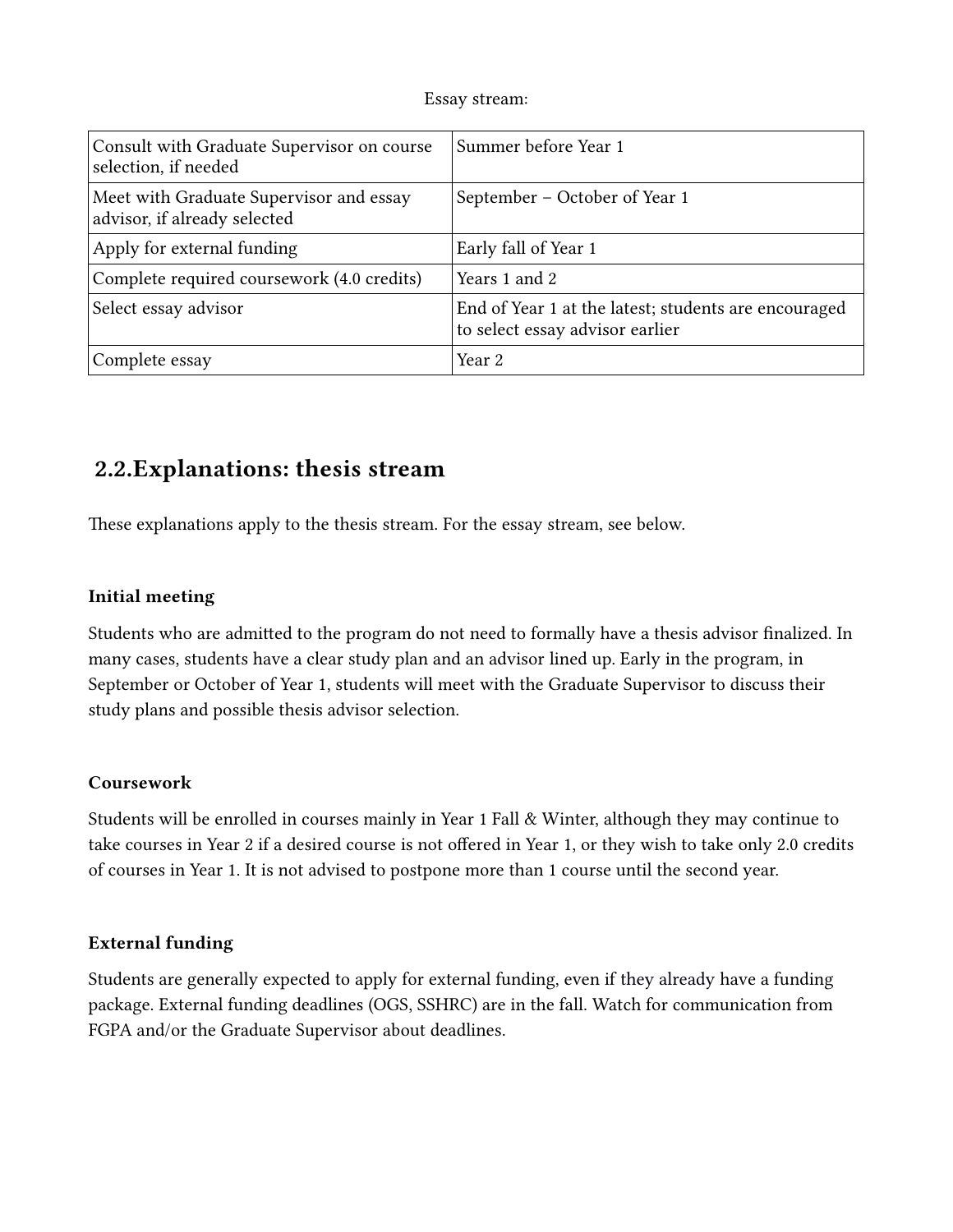#### **Advisor and advisory committee**

After the thesis advisor is selected, students may form an advisory committee that will provide guidance on their research program. The committee would typically consist of an advisor (a faculty member), possibly a co-advisor (a faculty member or adjunct research professor), and other faculty members or outside experts. It is up to the student and supervisor to decide whether, when, and how to involve the other committee members in the work. Ideally, such a committee should be formed in the summer after year 1, so that it would be available for the thesis proposal defence early fall of year 2.

On the examination committee, see below.

#### **Thesis proposal**

When the student has a comprehensive research plan, they will write a thesis proposal, submit it to the Thesis Committee, and defend the proposal at a meeting that will be similar in format to the thesis defence. The thesis proposal contains a concrete statement of the research plans and methodology of the thesis, and possibly a literature review, and certainly a bibligraphy. The exact length and format of the thesis proposal varies depending on the specifics of the project. Expectations will be articulated by the primary thesis advisor, in consultation with the Graduate Supervisor if needed.

The student should start working on the proposal as soon as the research plans are clear and an advisor is selected, and continue working over the summer between years 1 and 2. The proposal is due to the adivsor and advisory committee on August 31st. The proposal will be defended at a meeting of the thesis advsiory committee, to take place by Sept. 30th of Year 2.

#### **Thesis, defence, and examination committee**

Once the proposal is approved, the student can proceed with their research activities as stated in the proposal, although it is understood that the plans may need to be modified as the research progresses. The student will work closely with the thesis advisor, and consult with other advisory committee memebers and other faculty as needed.

The thesis examination committee should consist, minimally, of the primary advisor and (co)advisors, at least one other faculty member, typically a member of the advisory committee, and one additional *external* member. The external member should be at arms-length from the thesis research, i.e. should not have participated in the advisory committee. The student should not be in contact with the external member about the thesis; it is the primary advisor's responsibility to contact them. The Graduate Supervisor should be informed of the selection. Ideally, the external member should come from outside of the student's home unit (LING), but in some cases, with the approval of the Graduate Supervisor, may be in LING.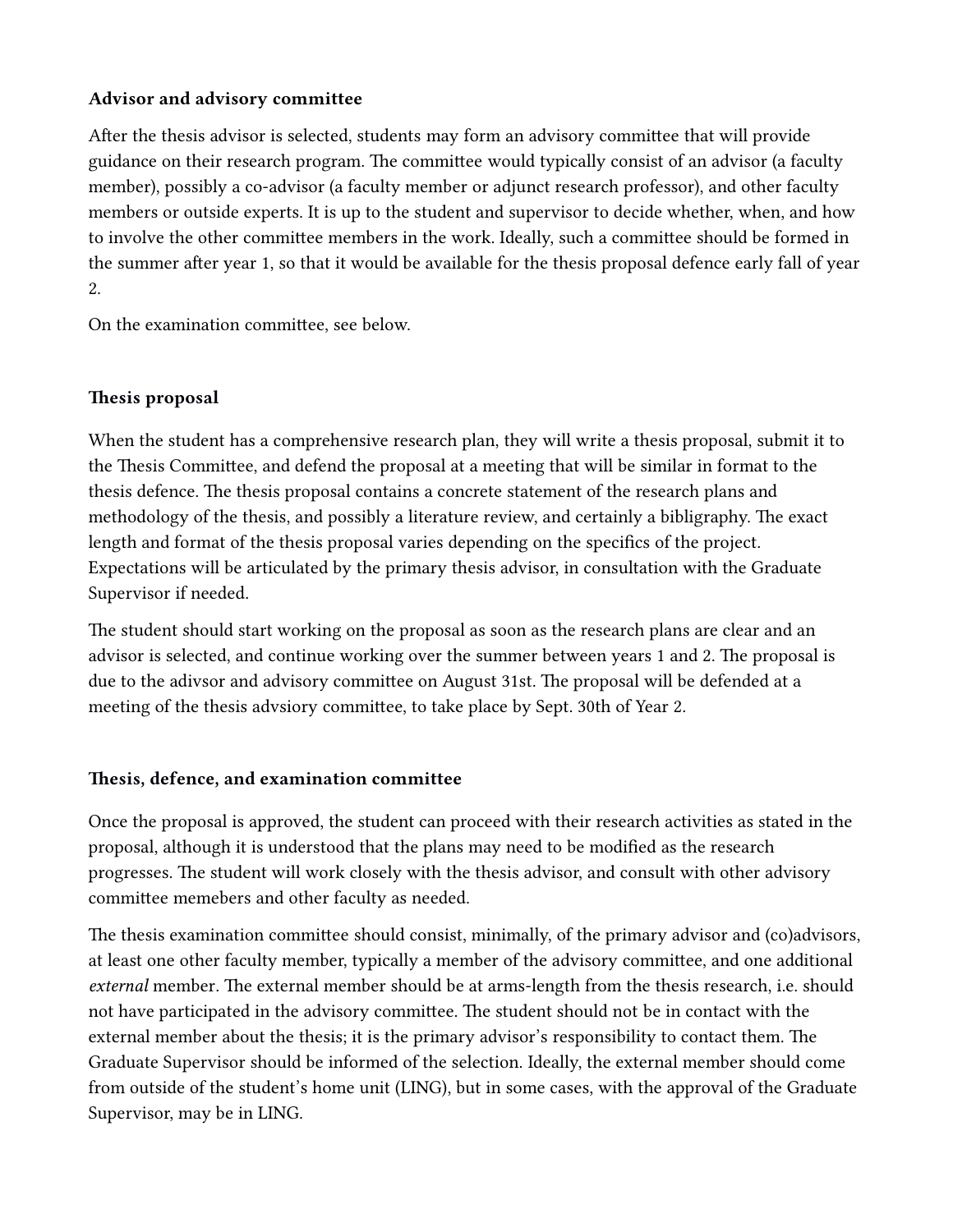A defence copy of the thesis should be submitted to the examination committee three weeks in advance of the defence.

The thesis defence will take place by the Summer of Year 2. Students are encouraged to defend earlier rather than later, in case revisions are required by the committee.

### **2.3.Essay stream**

The Research Essay option is designed for students whose career goals lead them to prefer coursework over the in-depth research experience provided by the Thesis pathway.

Similar to the thesis stream, students in the essay stream will consult with the Graduate Supervisor at the beginning of their program, in September or October of Year 1.

Students in the Research Essay option will take four full terms of courses (years 1 and 2): 1.0 credit in core theoretical linguistics, 1.0 credit in theoretical linguistics or language and cognition, and 2.0 credits in LING electives or CGSC, ALDS, or FREN courses related to language, cognition and research methods. The electives that are selected will depend on the strength of the students' linguistics background and individual interests.

Students are generally expected to apply for external funding, even if they already have a funding package. External funding deadlines (OGS, SSHRC) are in the fall. Watch for communication from FGPA and/or the Graduate Supervisor about deadlines.

The essay advisor should be selected by the end of Year 1. Students are expected to start their research essay in Year 1 Summer or Year 2 Fall. It should normally take two terms to complete. While there is no formal committee providing guidance to the students, they are encouraged to consult with other faculty members in Linguistics and other academic units. A member of the Graduate Studies Committee will be a second reader for the essay, with the decision on the final grade made by both the supervisor and second reader.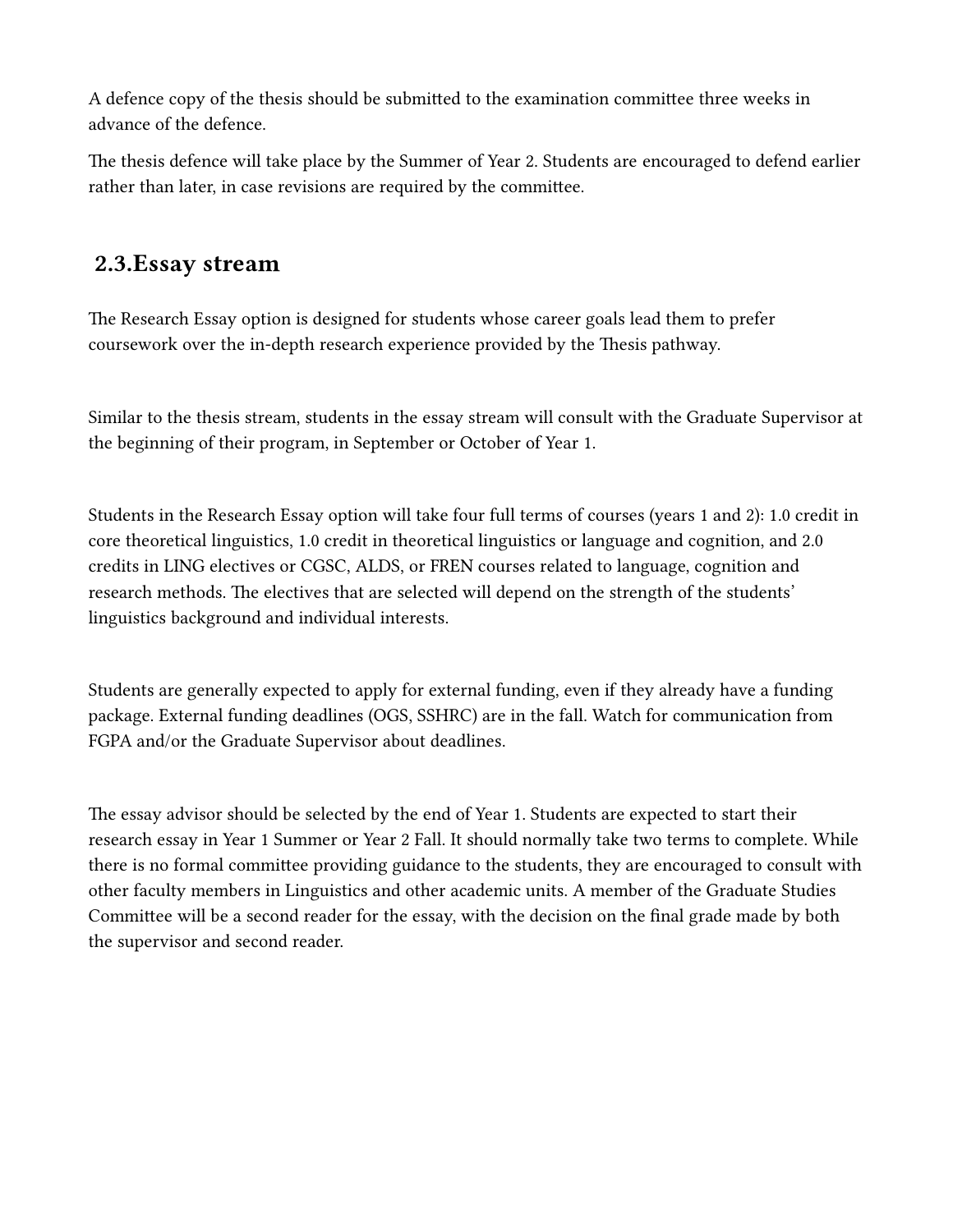# **2.4.Course requirements**

| <b>MA Linguistics</b> |                                                                 |                                                                |     |
|-----------------------|-----------------------------------------------------------------|----------------------------------------------------------------|-----|
| 1.                    | Requirements - Thesis Pathway (5.0 credits)<br>0.5 credit from: |                                                                | 0.5 |
|                       | LING 5007 [0.5]                                                 | Phonology                                                      |     |
|                       | LING 5077 [0.5]                                                 | Phonetics                                                      |     |
| 2.                    | 0.5 credit from:                                                |                                                                | 0.5 |
|                       |                                                                 |                                                                |     |
|                       | LING 5004 [0.5]                                                 | Syntax                                                         |     |
|                       | LING 5005 [0.5]                                                 | Morphology                                                     |     |
|                       | LING 5505 [0.5]                                                 | Semantics                                                      |     |
| 3.                    | 0.5 credit from:                                                |                                                                | 0.5 |
|                       | LING 5004 [0.5]                                                 | Syntax                                                         |     |
|                       | LING 5005 [0.5]                                                 | Morphology                                                     |     |
|                       | LING 5007 [0.5]                                                 | Phonology                                                      |     |
|                       | LING 5077 [0.5]                                                 | Phonetics                                                      |     |
|                       | LING 5608 [0.5]                                                 | Language and Cognition                                         |     |
|                       | LING 5704 [0.5]                                                 | Linguistic Analysis, Culture & Cognition                       |     |
|                       | LING 5505 [0.5]                                                 | Semantics                                                      |     |
| 4.                    |                                                                 | 1.0 credit from any 5000-level LING course, or chosen from the | 1.0 |
|                       | list of optional courses:                                       |                                                                |     |
|                       | CGSC 5005 [0.5]                                                 | <b>Cognition and Neuroscience</b>                              |     |
|                       | CGSC 5101 [0.5]                                                 | <b>Experimental Methods and Statistics</b>                     |     |
|                       | FREN 5100 [0.5]                                                 | Le monde francophone: linguistique et<br>litérature            |     |
|                       | FREN 5300 [0.5]                                                 | Métholodogie de la recherché                                   |     |
| 5.                    | 2.5 credits in:                                                 |                                                                | 2.5 |
|                       | LING 5909 [2.5]                                                 | <b>MA</b> Thesis                                               |     |
|                       | <b>Total credits</b><br>5.0                                     |                                                                |     |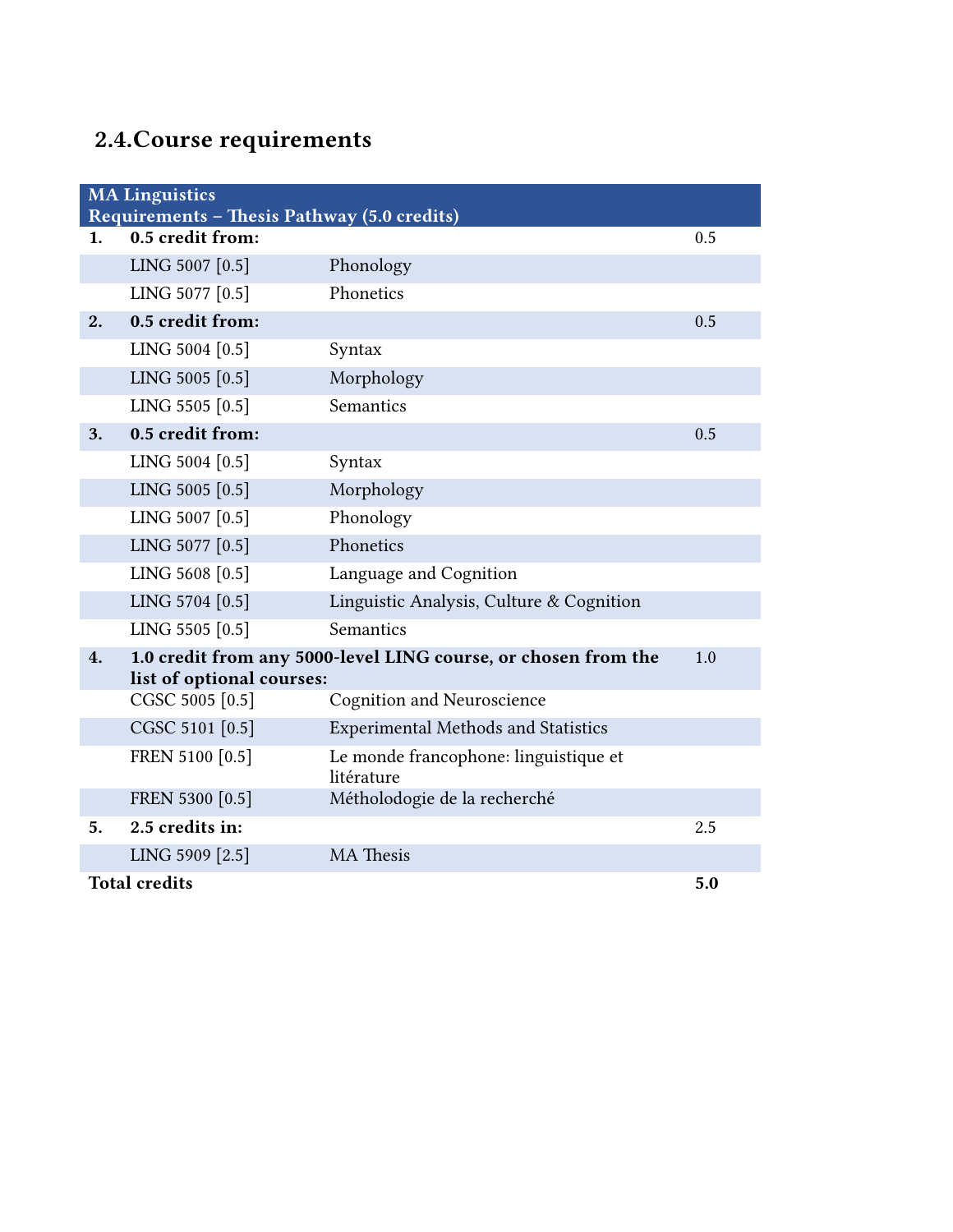| <b>MA Linguistics</b><br>Requirements - Research Essay Pathway (5.0 credits) |                                              |                                                                 |     |
|------------------------------------------------------------------------------|----------------------------------------------|-----------------------------------------------------------------|-----|
| 1.                                                                           | 0.5 credit from:                             |                                                                 | 0.5 |
|                                                                              | LING 5007 [0.5]                              | Phonology                                                       |     |
|                                                                              | LING 5077 [0.5]                              | Phonetics                                                       |     |
| 2.                                                                           | 0.5 credit from:                             |                                                                 | 0.5 |
|                                                                              | LING 5004 [0.5]                              | Syntax                                                          |     |
|                                                                              | LING 5005 [0.5]                              | Morphology                                                      |     |
|                                                                              | LING 5505 [0.5]                              | Semantics                                                       |     |
| 3.                                                                           | 1.0 credit from:                             |                                                                 | 1.0 |
|                                                                              | LING 5004 [0.5]                              | Syntax                                                          |     |
|                                                                              | LING 5005 [0.5]                              | Morphology                                                      |     |
|                                                                              | LING 5007 [0.5]                              | Phonology                                                       |     |
|                                                                              | LING 5077 [0.5]                              | Phonetics                                                       |     |
|                                                                              | LING 5608 [0.5]                              | Language and Cognition                                          |     |
|                                                                              | LING 5704 [0.5]                              | Linguistic Analysis, Culture & Cognition                        |     |
|                                                                              | LING 5505 [0.5]                              | Semantics                                                       |     |
| 4.                                                                           |                                              | 2.0 credits from any 5000-level LING course, or chosen from the | 2.0 |
|                                                                              | list of optional courses:<br>CGSC 5005 [0.5] | <b>Cognition and Neuroscience</b>                               |     |
|                                                                              | CGSC 5101 [0.5]                              | <b>Experimental Methods and Statistics</b>                      |     |
|                                                                              | FREN 5100 [0.5]                              | Le monde francophone: linguistique et                           |     |
|                                                                              |                                              | litérature                                                      |     |
|                                                                              | FREN 5300 [0.5]                              | Métholodogie de la recherché                                    |     |
| 5.                                                                           | 1.0 credit in:                               |                                                                 | 1.0 |
|                                                                              | LING 5908 [1.0]                              | Research Essay                                                  |     |
| <b>Total credits</b>                                                         |                                              | 5.0                                                             |     |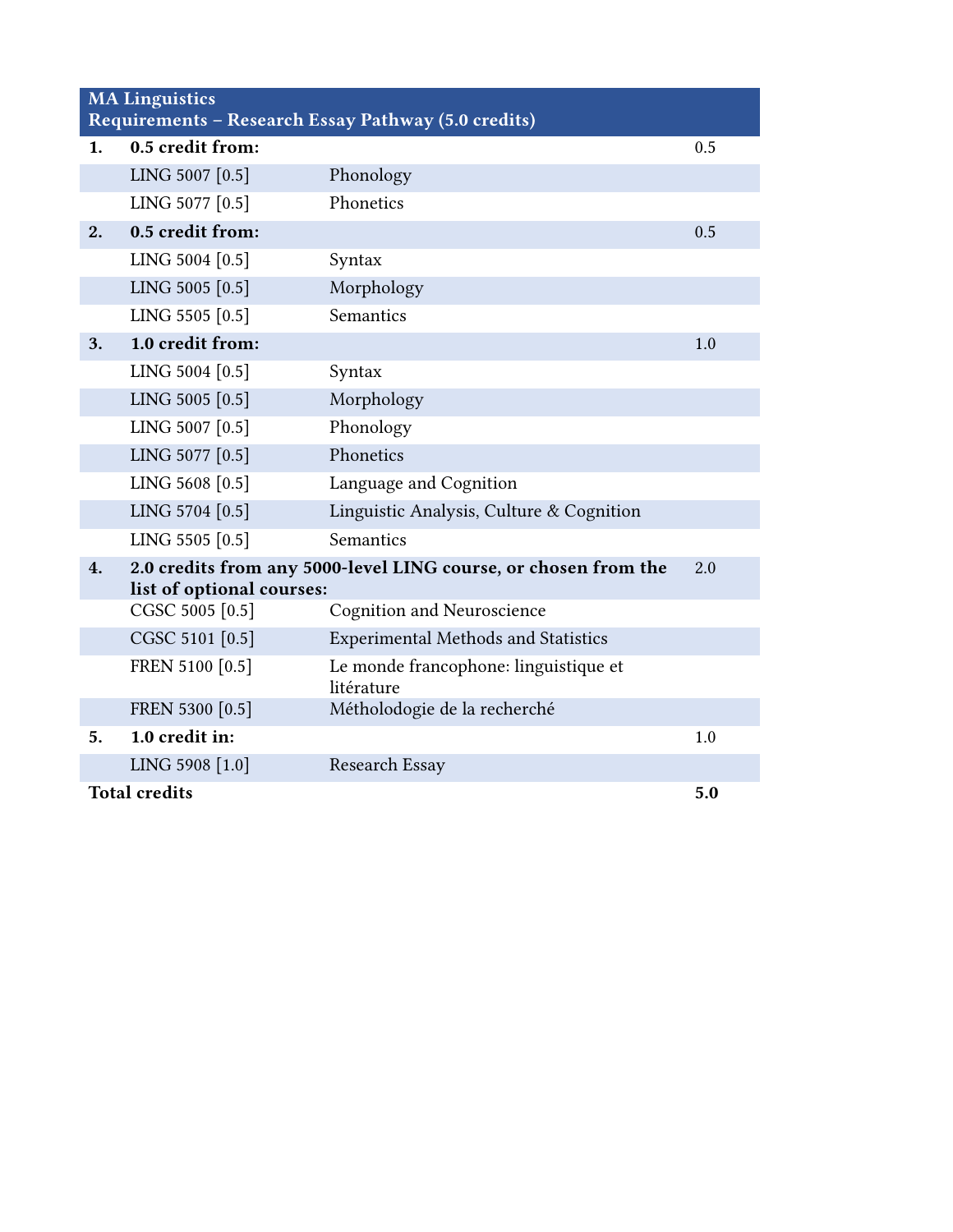# **3. PhD in Linguistics, Language Documentation, and Revitalization**

## **3.1.Roadmap**

| Consult with Graduate Supervisor on course<br>selection, if needed    | August before Year 1                                                              |
|-----------------------------------------------------------------------|-----------------------------------------------------------------------------------|
| Meet with Graduate Supervisor and Advisor, if<br>already selected     | September – October Year 1                                                        |
| Apply for external funding                                            | Early fall of Year 1 (and subsequent years)                                       |
| Complete LING 6801, ALDS 6407, and 1.5 credits<br>of other coursework | Year 1                                                                            |
| Select advisor                                                        | End of Year 1 at the latest; students are<br>encouraged to select advisor earlier |
| Form QP advisory committee                                            | Year 1 Summer                                                                     |
| Defend QP                                                             | Year 2 Fall                                                                       |
| Complete and defend comp exam                                         | Year 2 Winter                                                                     |
| Write thesis prospectus                                               | Year 2 Winter - Year 3 Fall                                                       |
| Defend thesis prospectus                                              | Year 3 Fall                                                                       |
| Defend thesis                                                         | Year 6 Summer, or earlier                                                         |
| Submit final thesis                                                   | Year 6 Summer, or earlier                                                         |

### **3.2.Explanations**

#### **Initial meeting and advisor selection**

Students who are admitted to the program do not need to formally have a thesis advisor finalized. In many cases, students have a clear study plan and an advisor lined up. Early in the program, in September or October of Year 1, students will meet with the Graduate Supervisor to discuss their study plans and possible thesis advisor selection. An advisor should be selected by the end of Year 1; students are encouraged to do so earlier.

#### **External funding**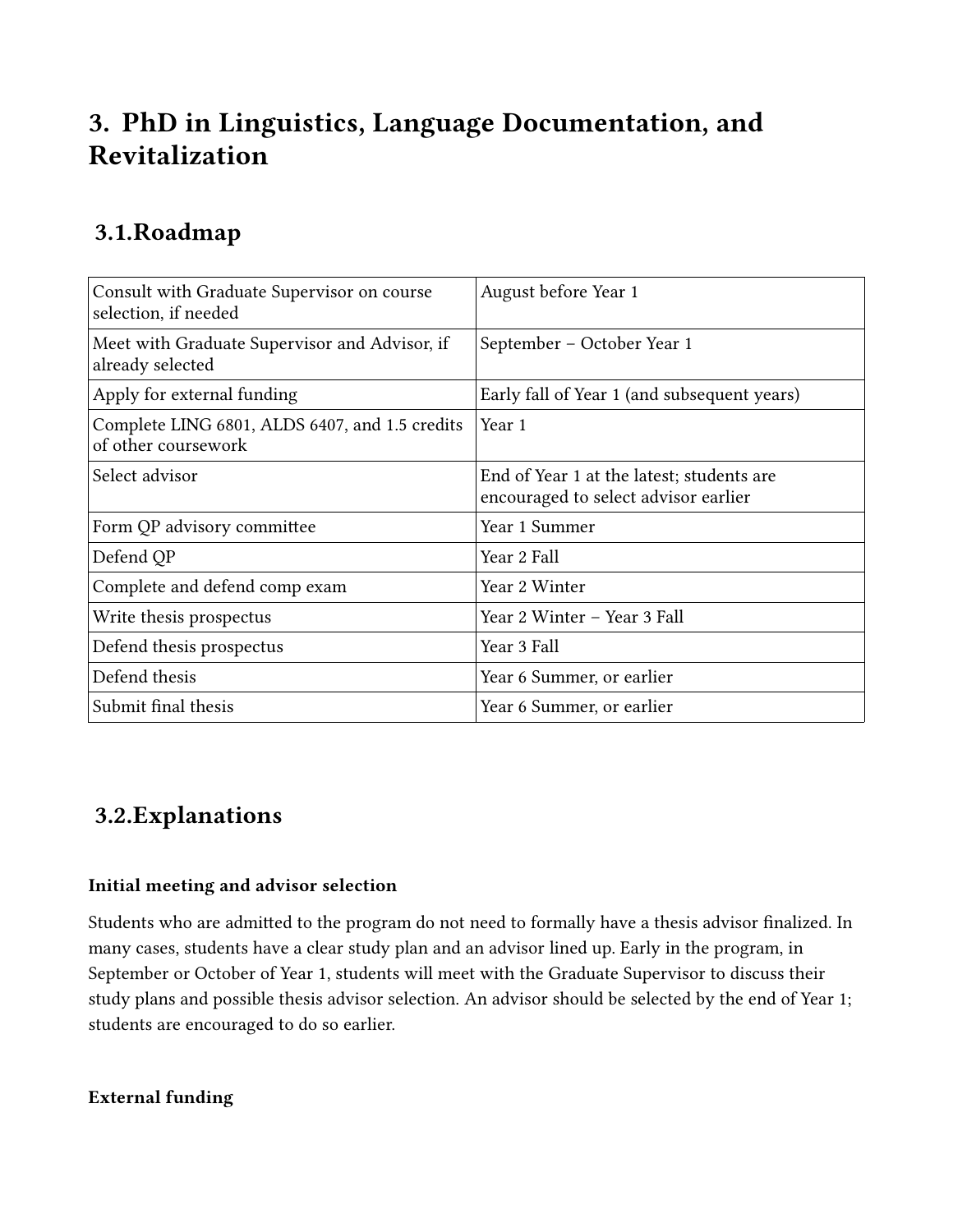Students are generally expected to apply for external funding, even if they already have a funding package. External funding deadlines (OGS, SSHRC) are in the fall. Watch for communication from FGPA and/or the Graduate Supervisor about deadlines. Funding is especially important for PhD students whose research plans involve documentation. Students who are not successful in a given year are expected to re-apply in subsequent years. Students are also expected to apply for funding from organizations such as the Canadian Studies Network, Endangered Languages Fund, and SOAS (University of London), which all provide grants for field research.

#### **Coursework**

The two core courses for this program are LING 6801 [1.0 credit] (Language Documentation) and ALDS 6407 [0.5 credit] (Revitalization Policy). These will be taken in the student's first year of study. Another 1.5 credits in electives will be selected from LING courses or ALDS, CGSC and ANTH courses related to language, linguistics, cognition, or research methodology. The electives that are selected will depend on the strength of the students' linguistics background and individual interests. All coursework should normally be completed by the end of Year 1 Winter, although in some cases a course can be postponed until the second year.

#### **Advisory committee**

After the primary advisor is selected, students may form an advisory committee that will provide guidance on their research program, starting with the QP. The committee would typically consist of an advisor (a faculty member), possibly a co-advisor (a faculty member or adjunct research professor), and other faculty members or outside experts. It is up to the student and supervisor to decide whether, when, and how to involve the other committee members in the work. Advisory committees for PhD students may need to change over time as the research topics change between the QP and the Thesis.

On the examination committee, see below.

#### **Qualifying Paper (QP) and QP defence**

Students will be required to write a Qualifying Paper (QP) that will assess their potential for conducting original research and/or demonstrate an application of linguistic theory to language documentation or revitalization. Once the student has decided on a topic for their QP, they may form an adivsory committee in consultation with their thesis advisor and Graduate Supervisor (see above).

Students will defend their QP orally, and the defence should take place by the end of Year 2 Fall. A QP defence committee will normally be identical to the advisory committee, or will be similarly constituted if an advisory committee had not been formed. There is no formal requirement of an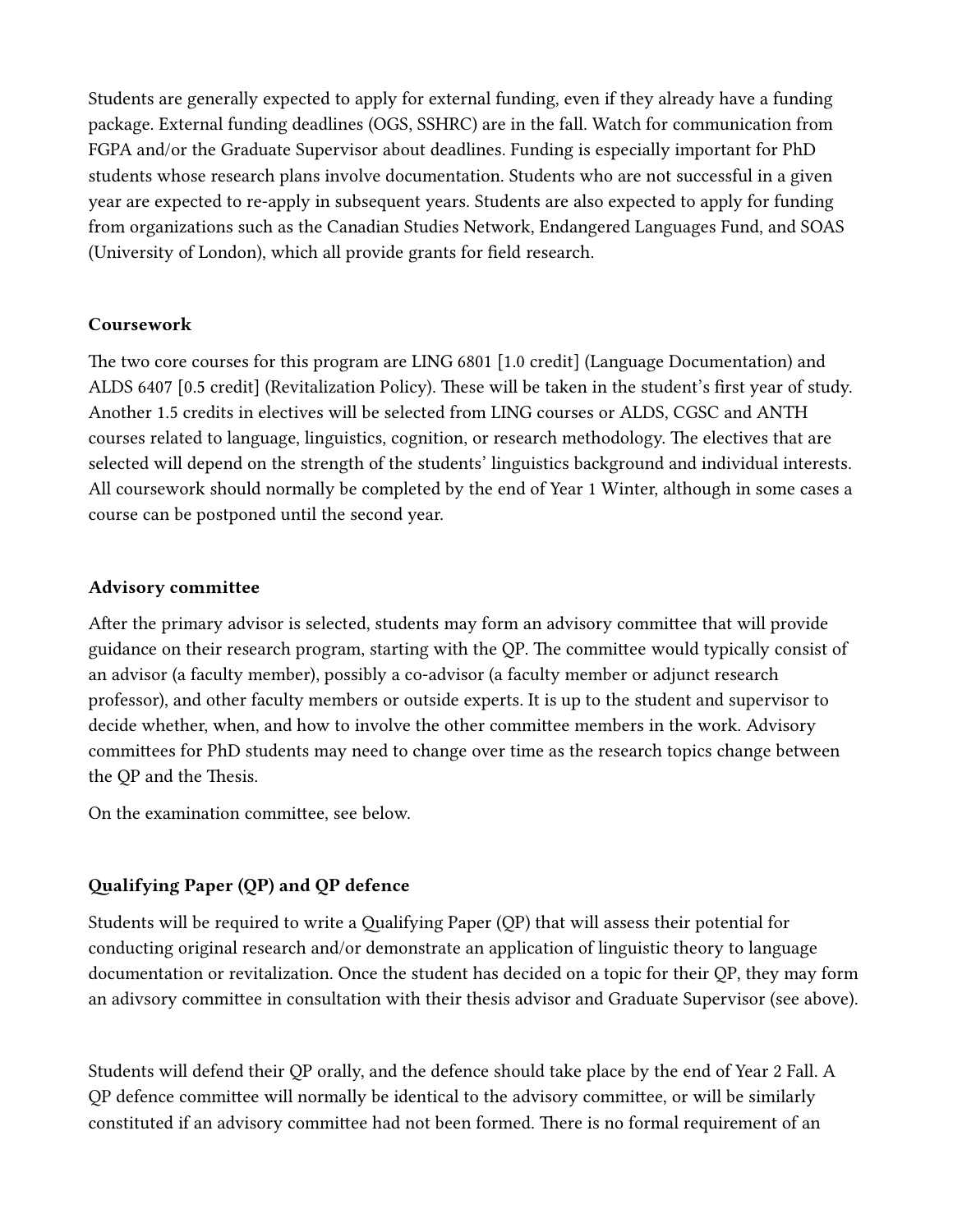external member at the QP defence stage, but students and primary advisory may involve outside experts if warranted. QP defences are not formally regulated by the University; they are an opportunity for students to experience defence-like procedures before their actual Thesis defence.

#### **Comprehensive Examination (Comp Exam)**

After completing their coursework students must pass a Comp Exam. The exam will consist of 1-3 written questions asked by the student's advisor(s) in consultation with the advisory committee. The questions will relate to the student's intended topic of research and will test the breadth and depth of the background knowledge necessary for the PhD research. Students will also be provided with a reading list of literature that is relevant to the questions. A written response to the posed questions will be submitted within 10 weeks, and students will orally defend their responses at a meeting of the advisory committee. Students should complete the Comp Exam by the end of Year 2 Winter, which is after their QP defence and before their Prospectus defence.

#### **Thesis Prospectus**

The thesis prospectus is a document that specifies the background, direction and content of the student's research program that will result in the PhD dissertation. Before beginning work on the prospectus, students will form a thesis advisory committee, in consultation with the primary advisor and Graduate Supervisor. This committee will oversee their dissertation research. In most cases the thesis advisory committee will be nearly identitcal to the committees used at prior stages (QP and Comp Exam). The committee will consist of the supervisor, an internal faculty member from linguistics, and an additional faculty member who may be from outside linguistics or Carleton. The prospectus should be between 40 and 60 double-spaced pages. It should contain a literature review, state the research questions, methodology for carrying out the research, and some preliminary results and/or analyses, if available. Students will be required to orally defend the prospectus in a prospectus defence similar in format to the QP and thesis defences. The prospectus defence should take place by the end of Year 3 Fall.

#### **PhD Thesis**

After defending their prospectus in Year 3 Fall, students will have 2.5 years in which to complete their thesis, assuming they take the full 6 years in the program. The thesis will require a language documentation or revitalization component. Documentation could include the writing of a dictionary or grammar of an Indigenous or other minority language, and in the case where those already exist, the documentation research could focus on a particular aspect of the grammar such as phonology, morphology or syntax. A thesis centred on language revitalization would involve determining what can and needs to be done to prevent further loss in endangered languages. Both components require working closely with speakers of the language under study: in documentation, to record the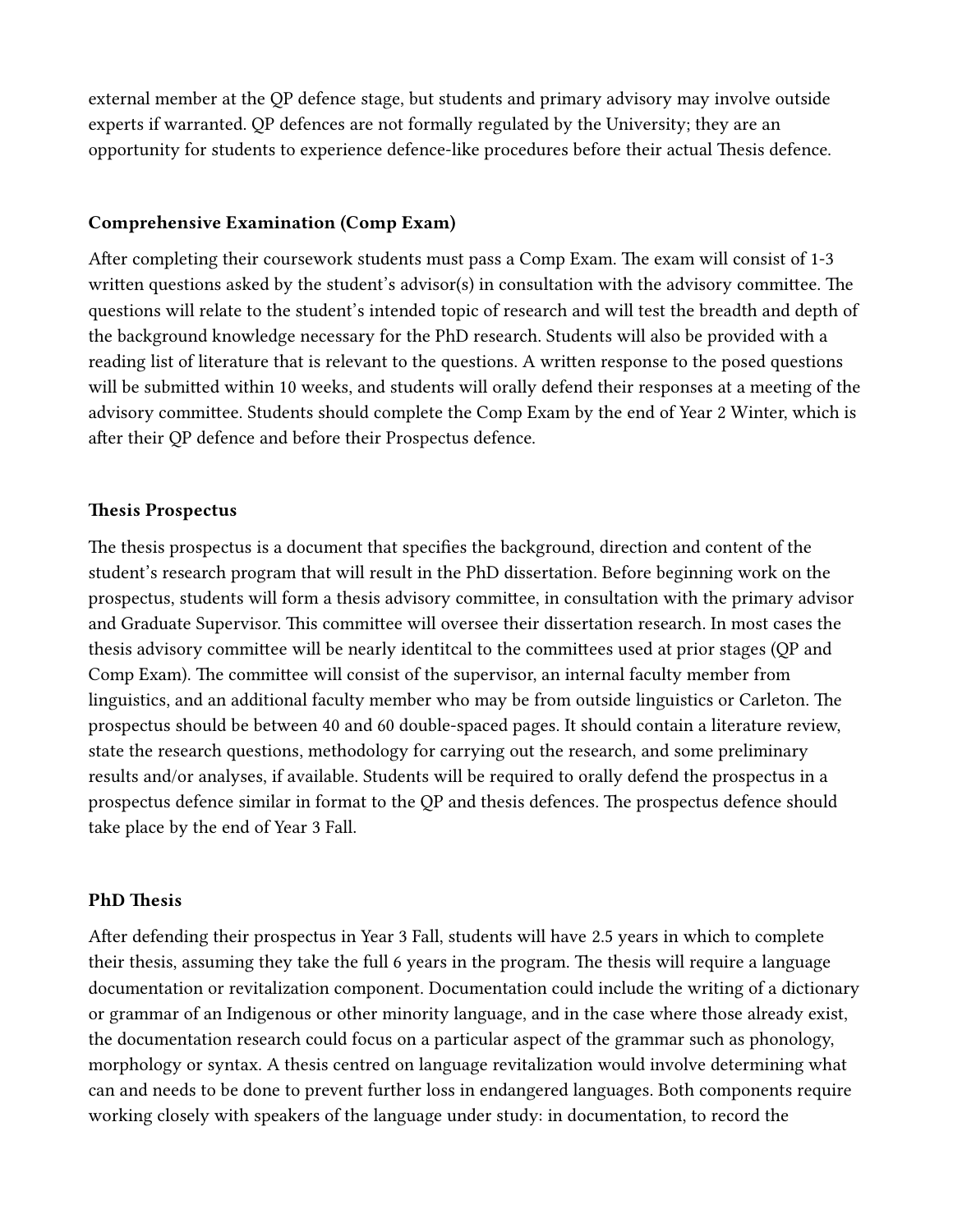properties of their language, and in revitalization, to develop strategies and resources necessary to maintain and protect their language.

PhD thesis *examination committees* are regulated by the University. Details are found here:

### [https://gradstudents.carleton.ca/wp-content/uploads/Thesis-](https://gradstudents.carleton.ca/wp-content/uploads/Thesis-Examination-Policy.pdf)[Examination-Policy.pdf](https://gradstudents.carleton.ca/wp-content/uploads/Thesis-Examination-Policy.pdf)

In the weeks prior to the planned defence, students and their primary advisors should consult with the Graduate supervisor regarding examination committee membership. In addition to the members of the advisory committee, the examination committee must include two *external* members, one from outside of the student's home unit, and another from outside of Carleton.